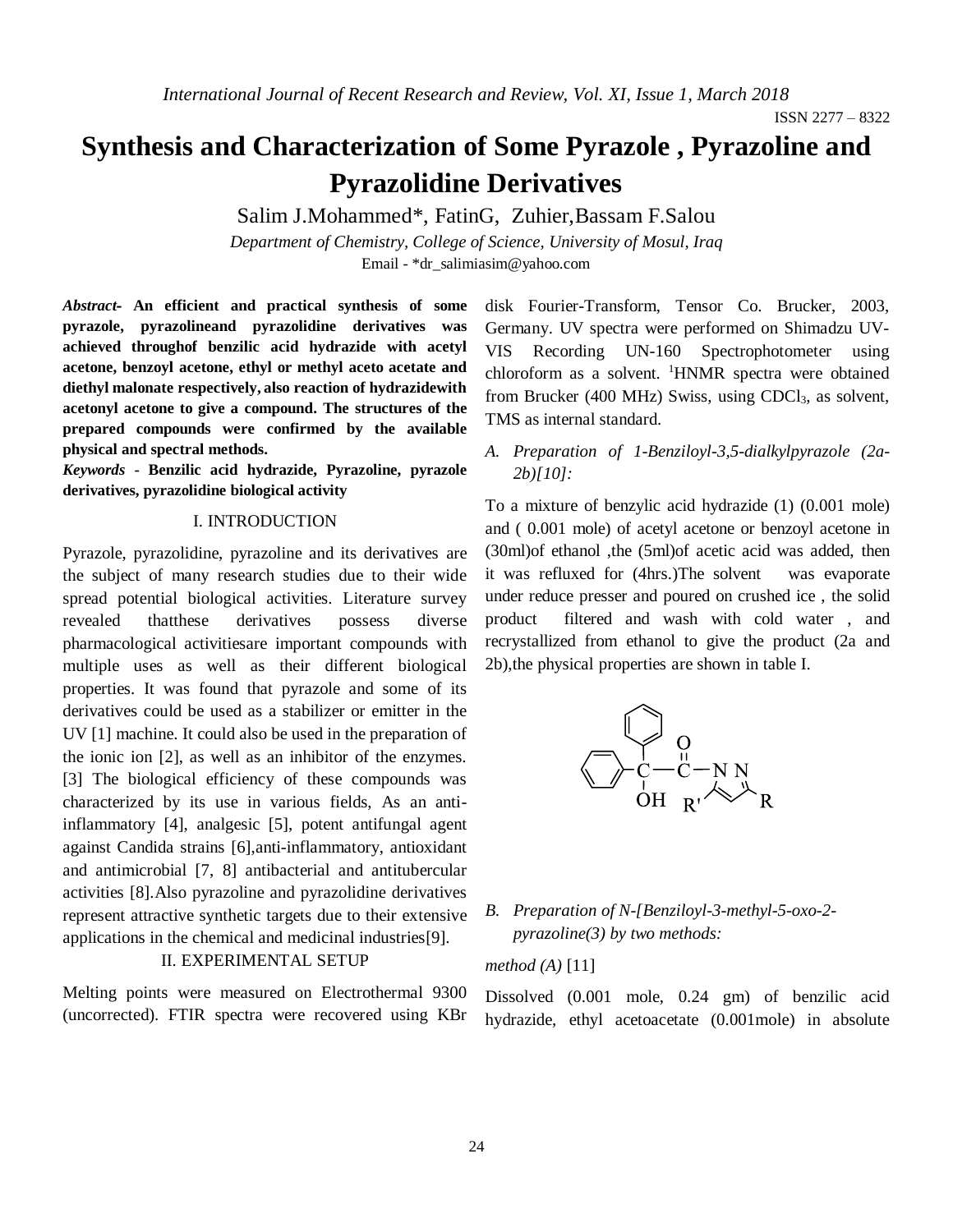ethanol (30ml)and (1ml) of concentrated hydrochloric acid was added. The mixture was refluxed for (8hrs) and then solvent was evaporate. The solid precipitate was filtered off and recrystallized from ethanol to give the product as white crystal (m.p.  $111-113$ <sup>o</sup> C. Yield 95%).

*method (B*)[12]

The mixture of (0.001 mole,0.24 gm) of benzilic acid hydrazide , methyl acetoacetate (0.001mole)were heating for about one hour, then(30ml) of absolute ethanol was added ,The mixture was refluxed for (2hrs.), then solvent was evaporate. Solid product was formed, and recrystallized from ethanol to give the product as white crystal( m.p. 110-112° C. Yield 53%).

*C. Preparation of 2-Benziloylpyrazolidine-3,5-dion (4)*[12].

A mixture of(0.001moel) benzylic acid hydrazide ,(0.001 mole) of diethylmalonate were dissolve in (20ml.)of absolute ethanol then the mixture was refluxed for (2hrs.), the mixture was ,then distilled under a reduced pressure, cooled, The resulting solid was filtered, dried and recrystallized from aqueous ethanol to give the corresponding compound (4) as a white crystal,( m.p. 173-175°C. Yield 83%).

## *D. Preparation of N-(Hydroxydiphenylacetamide)-2,5 dimethyl pyrrole(F14): (5)[*13]

Dissolved (0.001 mole) of benzilic acid hydrazide, acetonyl acetone (0.001mole)in absolute ethanol (20ml)and (1ml) of glacial acetic acid was added. The mixture was refluxed for (4hrs) and then solvent was evaporate and poured on crushed ice . The solid precipitate was filtered off and wash with cold water, recrystallized from methanol to give the product as powder brown ( m.p. 183-185<sup>°</sup> C. Yield 73%).

### III.RESULTS AND DISSCUSIONS

Keeping in view the biological activity and medical importance of pyrazole , pyrazoline and pyrazolidine compounds Benzilic acid hydrazide (1)was prepeardusing the reported method[13], starting frombenzilic acid which on usual esterification to methyl benzilate then convertd to acid hydrazide (1) as shown in scheme 1.



We have synthesized some derivatives of pyrazole , pyrazoline and pyrazolidine starting from benzylic acid hydrazide which readily undergo reaction with carbonyl compounds such asacetyl acetone , benzoyl acetone,ethyl acetoacetate, methyl acetoacetate, diethylmalonate and acetonyl acetone to synthesized some new pyrazole , pyrazoline and pyrazolidine derivatives[14].



**Scheme 2** 

The structure of target compounds was confirmed by physical properties which are listed in table I.While the spectral data are listed in table II.

The FT-IR spectra for compound (2a and 2b) manifests a strong absorption band and at (1621 ,1647cm-<sup>1</sup>) due to stretching vibration of C=N group and  $at(1653.1676cm<sup>-1</sup>)$  due to carbonyl amide group in compounds(2a and 2b)respectively. While the U.V. spectra shows a maximum absorption at wavelength at (224, 260 nm) which indicated a blue shift and at wavelength at (340, 348 nm) which indicated a red shift for compounds (2a and 2b) respectively. Compound (3) shows a strong absorption band at  $(1601<sup>-1</sup>)$  due to stretching vibration of C=N group, at  $(1653.1676 \text{cm}^{-1})$  due to carbonyl amide group and  $at(1653.1676cm<sup>-1</sup>)$  due to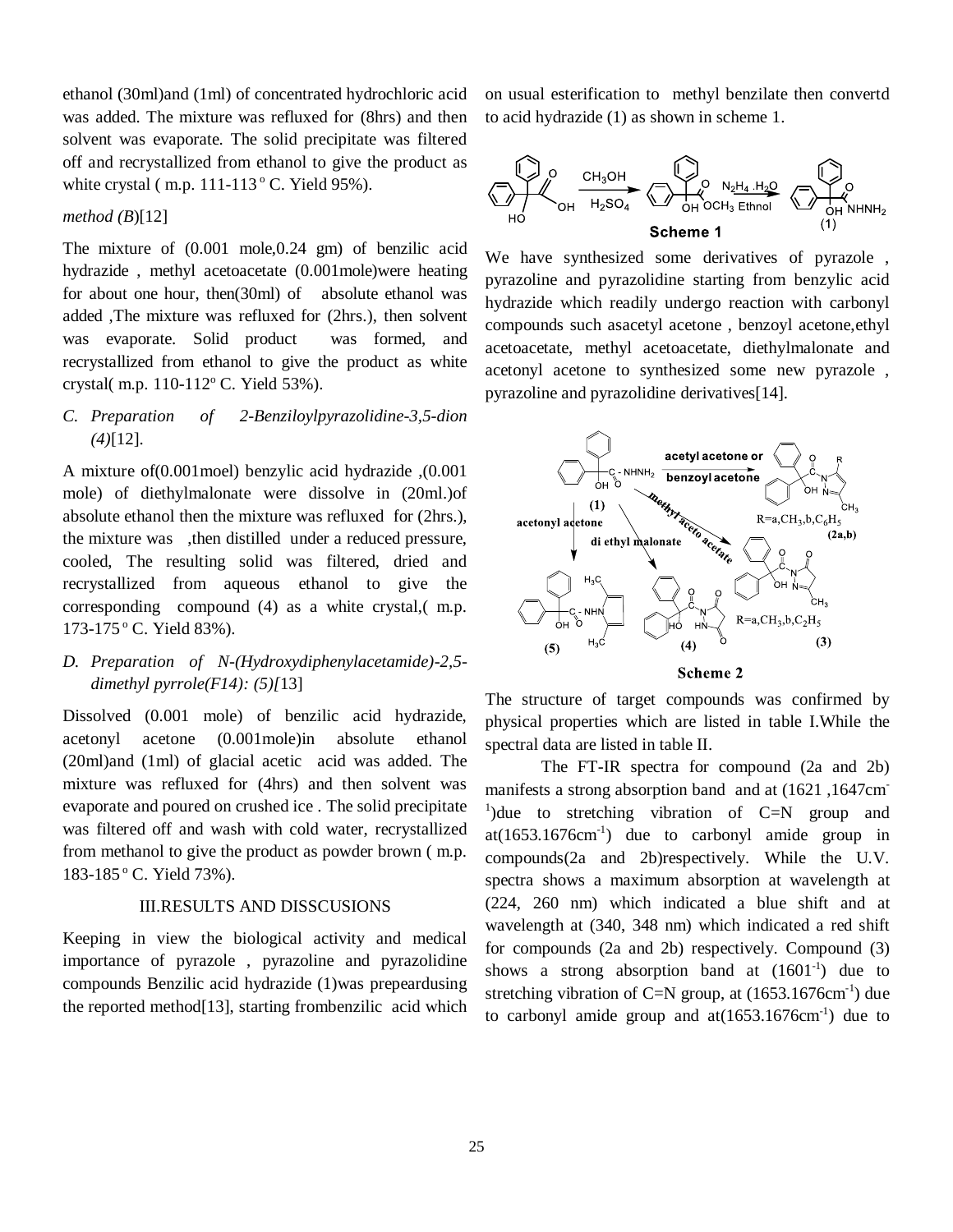cyclic carbonyl in compound (3) while the U.V. spectrum shows a maximum absorption at wavelength at (258 -260 nm) which indicated a blue shift and at wavelength at (304-312nm) which indicated a red shift for compound(3).

The compound (4) appear strong absorption bands inFT-IR spectrum at  $(1632, 1649 \text{cm}^{-1})$  due to stretching vibration of two carbonyl group ,in addition at  $(3257 \text{cm}^{-1})$ for NH group in this compound While the U.V. spectrum shows a maximum absorption at wavelength at (224 - 246nm) which indicated a blue shift and at wavelength at (315-322nm) which indicated a red shift for compound(4). Compound (5) shows a strong absorption band at  $(1658<sup>-1</sup>)$  due to stretching vibration of C=C group, and at  $(3292 \text{cm}^{-1})$  due to NH group in compound  $(5)$  while the U.V. spectrum shows a maximum absorption at wavelength at (250 -259 nm) which indicated a blue shift and at wavelength at (314 -320 nm) which indicated a red shift for compound (5).

The <sup>1</sup>H-NMR spectrum for compounds (2a and 2b) shows singlet band at  $\delta$  (2.117,2.260ppm)(3H)for CH<sub>3</sub> group, broad band at $\delta$   $(5.868, 5.276$ ppm $)(1H)$ for OH group.Alsothe aromatic part showed multiplet in the range(6.505-7.695ppm) and in the range(6.689- 7.693ppm), while <sup>13</sup>C-NMR Spectrumshowed the carbon signal of  $CH<sub>3</sub>$  group, the carbon signal of carbon carbonyl group appeared at δ values 163.69,159.371 and other carbons signal are appeared at  $\delta$  values for compounds (2a and 2b) as shown in table III.

The  ${}^{1}$ H-NMR spectra for compound (3) in (DMSO-d6) in ppm showed significant peaks as the following. .singlet at (2.49ppm) due to  $CH<sub>3</sub>$ group,multipletpeak at  $(3.346$ ppm)for  $CH<sub>2</sub>$  group compound(3),also theproton of (OH)group was appeared in (4.696ppm).In addition the aromatic part showed multiplet in the range(7.089-7.401ppm) due to aromatic protons .Finally<sup>13</sup>C-NMR Spectra showed peaks for the carbon signal appeared at δ values as shown in table IV. The  ${}^{1}$ H-NMR spectra for compound (4)showed significant peaks as the following, multiplet peak at (3.054ppm) for  $CH<sub>2</sub>$ group, singlet peak at  $(5.875$ ppm)due to OH group and the NH group in compound (4)appeared

at(10.215ppm) for one proton, Finally<sup>13</sup>C-NMR Spectra showed peaks for the carbon signal appeared at  $\delta$  values as shown in table IV.

The  ${}^{1}$ H-NMR spectra for compound (5) in (DMSO-d6) in ppm showed significant peaks as the following. Two peaks as singlet at (2.15ppm)due to two methyl group,Two peaks as broad at (5.55ppm)due to two CH group,also the proton of (OH)group was appeared in (6.41ppm),While the NH group was appeared in (6.99ppm).In addition the aromatic part showed multiplet in the range (7.27-7.392ppm) due to aromatic protons . Finally <sup>13</sup>C-NMR Spectra showed peaks for the carbon signal appeared at δ values as shown: 10.34.85.11,106.7.119.98,127.55,128.35,129.32,130.14,13 0.35,141`,11,166.25,171.06.

### IV. REFERENCES

- [1] C.Kumar, V. Reddy and Fasulla(2013). Inter. J. of Sci and Res;3 (5), 1-7 .
- [2] A.T. Salem; Ph. D. Thesis, AL- Nahrinuniversity,Iraq. (2008).
- [3] J. Oh Jikchin, Y. Jon Song and H. Park Sany(2002). J. Am.Chem. Soc.; 124 (19), 5374-5379.
- [4] M.Brigotti; Domenica Carnicelli and Simonetta Sperti(2000). Nucleic Acids.;28 (12), 2383-2388 .
- [5] M. Vosooghi, T. Akbar zaadeh and A.Fallah(2005). J. Sci. I.R. Iran.; 16 (2), 145-151.
- [6] Mashooq A. B, Abdul A.K. , Mohamed A. Al-Omar , Azmat Ali K.(2017)Biomedical Research; 28 (7): 3082- 3087.
- [7] Meena S, Shankar D, Giles D. et al. Indian Journal of Chemistry,B. 2006; 45B: 1572- 1575.
- [8] Siddharth S. Desai1, V. GirijaSastry, Ashok Malpani and Kishore Singh(2017),Int. J. Res. Dev. Pharm. L. Sci.;6(2): 2530-2534.
- [9] Franc P. D., Hamad Al Mamari, U.Gr.j 1, Jurij S. ID and Bogdan S (2018), Molecules; 23(1), 3.
- [10] Gupatad.P., R. S. Bhdauria and V. Soan(2010)., Inter. J. of Pharma and Applied Sci.; 1(2), 97-99 .
- [11] M. Amir and S.kumar(2003). *Indian J. of Chem*.; 44B, 2532-2537 .
- [12] El-Masry A. H., H.H. Fahmy, S.H.A Abdelwahed (2000)Molecules;5,1429-1438.
- [13] M. S. Noori, Ph. D. Thesis. University of Mosul (1999).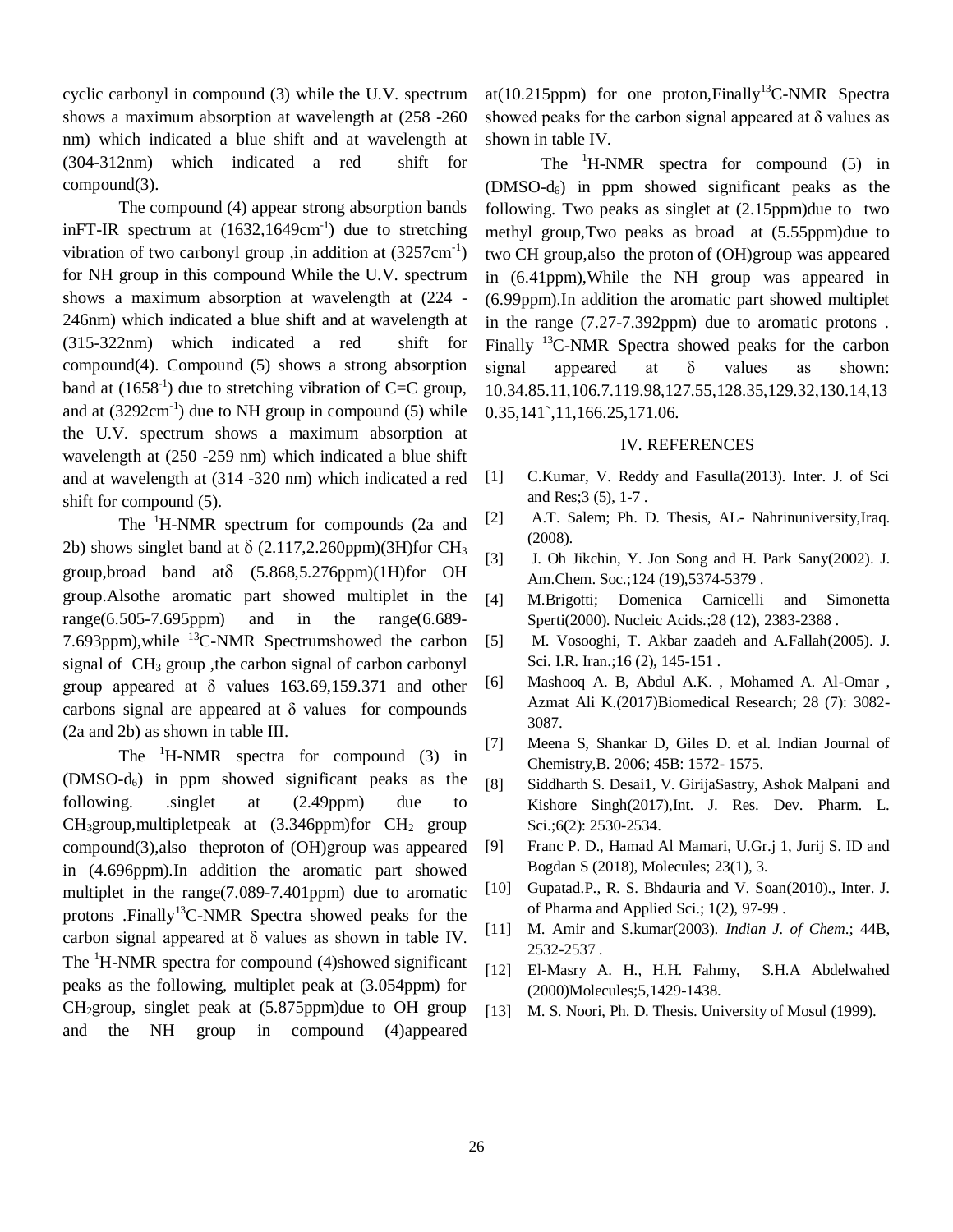- [14] Dheefaf F. Hassan*;* (2010).J. of Al-Nahrain University; 13 (2), 32-39.
- [15] X. Wang, Y. Pan, H. Xiao-Chao, M. Zhong-Vaan, W. Heng-Shan (2014) Org. and Biomolecular chem.;12,2028-2032 .
- [16] R. Khan, Md. Imam-Uddin, Md S. Alam, M.M. Hossain and Md. R. Isalam (2008), Bangledsh J. Pharmacolgy; 3, 27-35.
- [17] M. Gapta, N.Upmanyu, S. Pramanik, C. K. Tyagiand A. Chandekar(2011),Inter.J. Drug Dev. and Res.; 3(2), 233- 239.
- [18] H. L. Yale, K. Loser, M. Holsing, F.M. Perry and J. Bernstein (1933), J. Amer . Chem. Soc., 75.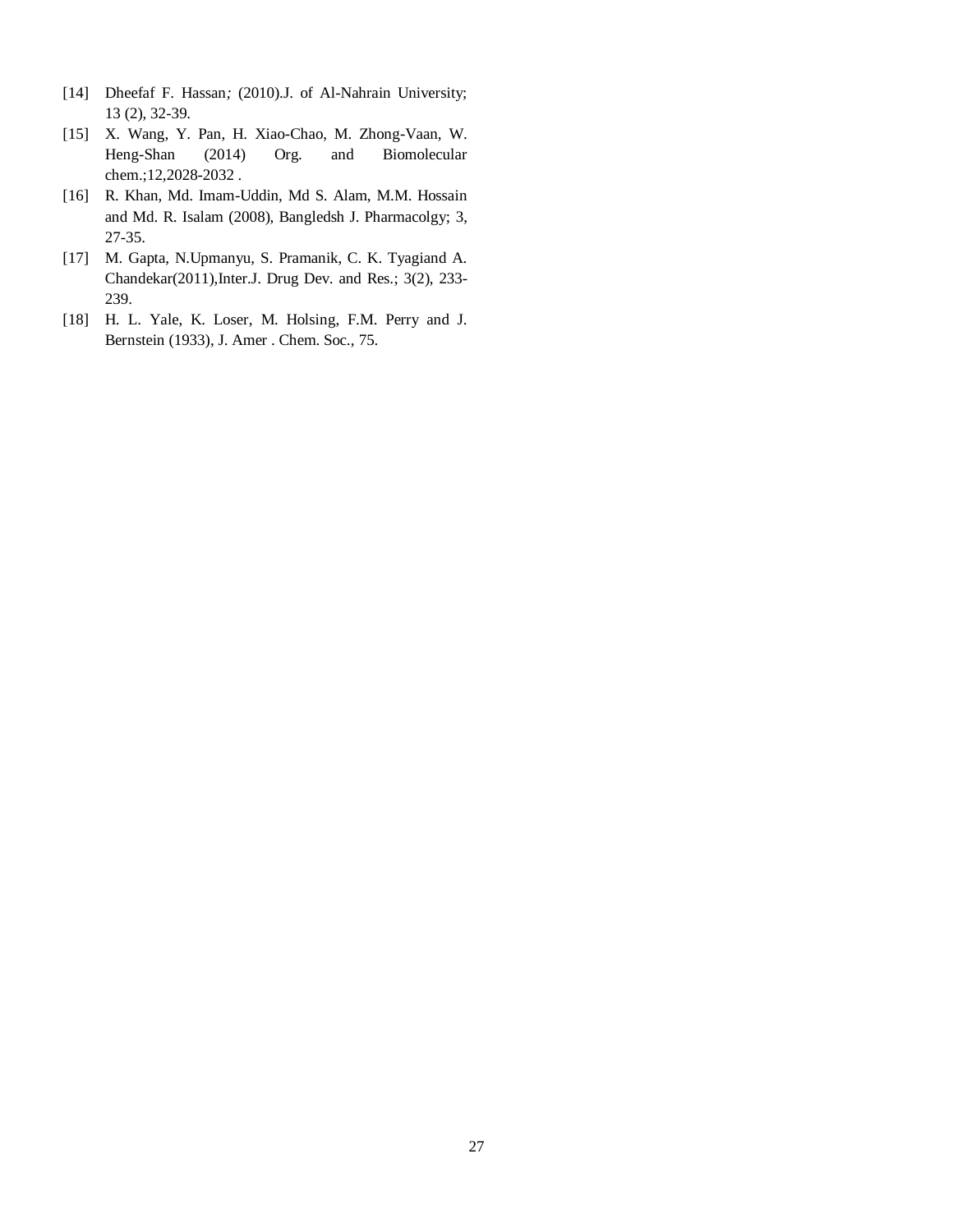| Table I |                                              |
|---------|----------------------------------------------|
|         | Physical properties for compounds $(2a\&2b)$ |

| Comp.          | R               | ${\bf R}'$      | m.p             | Yield         | <b>Color</b> |
|----------------|-----------------|-----------------|-----------------|---------------|--------------|
| No.            |                 |                 | $\rm ^{\circ}C$ | $\frac{0}{0}$ |              |
| 2a             | CH <sub>3</sub> | CH <sub>3</sub> | 148-150         | 44            | White        |
| 2 <sub>b</sub> | CH <sub>3</sub> | Ph              | 176-179         | 58            | White        |

Table II UV and IR Spectra data for compounds (2a&2b)

| Comp.          | UV                |       | IR. $v(cm^{-1}, KBr)$   |      |
|----------------|-------------------|-------|-------------------------|------|
| No.            | CHCl <sub>3</sub> | $C=O$ | $\mathsf{C}=\mathsf{N}$ | OН   |
| 2a             | 224,340           | 1653  | 1621                    | 3392 |
| 2 <sub>b</sub> | 260,348           | 1676  | 1647                    | 3419 |

| Table III                                                                 |  |
|---------------------------------------------------------------------------|--|
| <sup>1</sup> H-NMR <sup>13</sup> C-NMRspectrum data for compounds 2a & 2b |  |

| Comp           | $\mathrm{H}\text{-}\mathrm{N}\mathrm{M}\mathrm{R}$ | ${}^{13}$ C-NMR            |
|----------------|----------------------------------------------------|----------------------------|
|                | $\delta$ (ppm)                                     | $\delta$ (ppm)             |
| No.            |                                                    |                            |
|                | $2.117$ (s, 3H, CH <sub>3</sub> ),                 | 14.468, 16.030,            |
| 2a             | $2.260(s, 3H, CH3)$ ,                              | 84.474,111.082, 127.184,   |
|                | 5.276(s, 1H, CH),                                  | 127.217, 127.316, 127.332, |
|                | 5.317(s, 1H, OH), 6.505-                           | 127.390, 127.447, 127.488, |
|                | $7.695(m, 10H, ArH)$ .                             | 127.583, 127.612, 127.661, |
|                |                                                    | 127.702, 142.422, 143.536, |
|                |                                                    | 153.457, 163.690           |
|                | $2.007(s, 3H, CH3)$ ,                              | 13.112, 82.45, 112.351,    |
| 2 <sub>b</sub> | 5.868(s, 1H, CH),                                  | 127.145, 127.192, 127.215, |
|                | $5.002(s, 1H, OH)$ , 6.689-                        | 127.451, 127.527, 127.63,  |
|                | 7.963(m, 15H, ArH)                                 | 128.885, 131.301, 142.13,  |
|                |                                                    | 149.351, 159.371           |